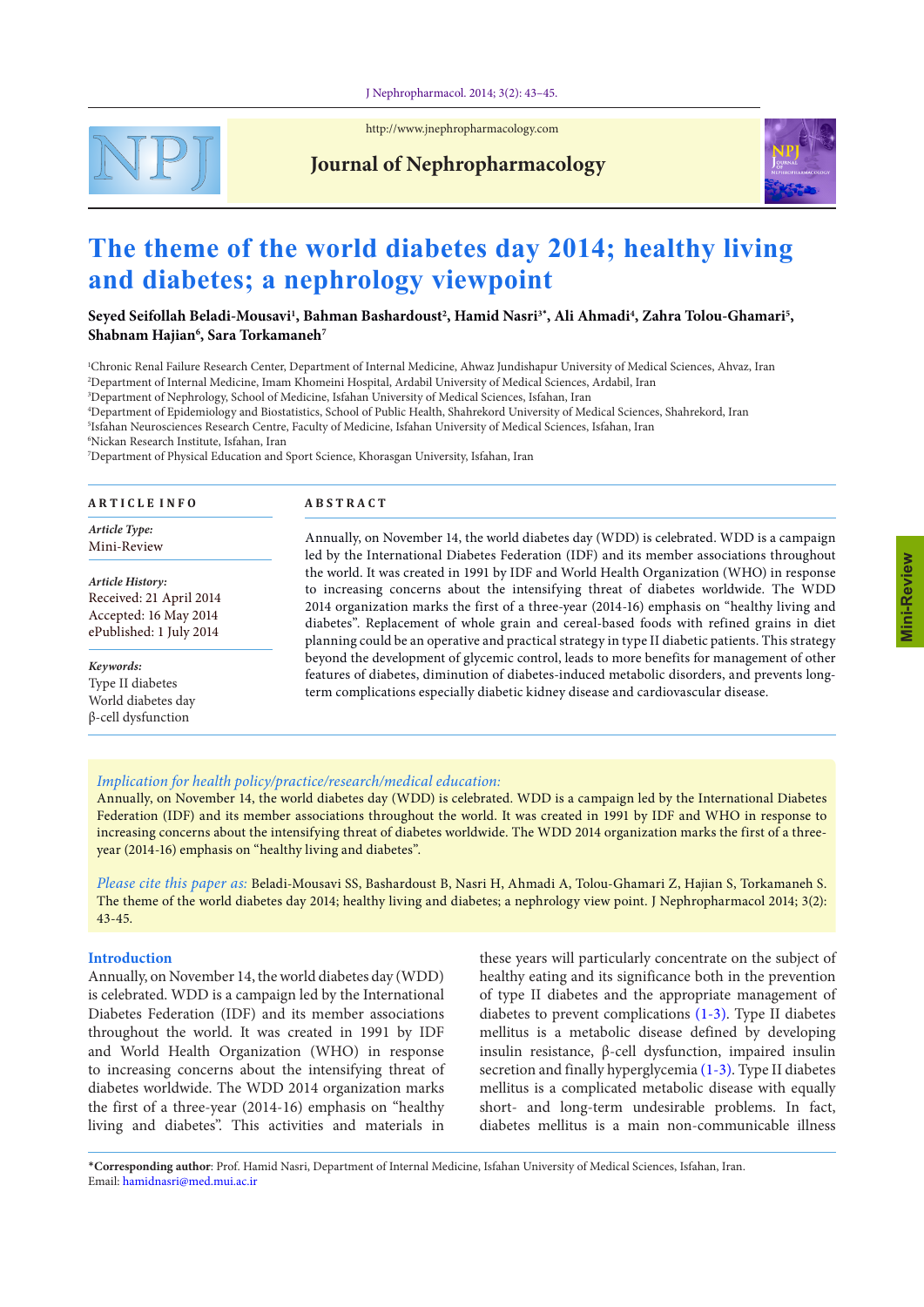and presently, an important communal health problem, while the prevalence of diabetes mellitus is growing and the percentage of individuals with the disease will double by 2025. An additional 316 million people are presently at high risk of obtaining type II diabetes, with the number anticipated to increase to almost 500 million within a generation  $(1-3)$  $(1-3)$  $(1-3)$  $(1-3)$ .

#### **Oxidative stress in diabetes**

Various metabolic disorders comprising impaired lipid metabolism, oxidative stress, micro-inflammation, vascular endothelial cell dysfunction and high blood pressure are commonly accompanied by type II diabetes mellitus. During the past two decades, the concept of antioxidant therapy in diabetes mellitus is fast expanding [\(4](#page-2-2)[,5](#page-2-3)). Oxidative stress is a condition with over production of free radicals and defect in endogenous antioxidant defense system ([4,](#page-2-2)[5\)](#page-2-3). Antioxidant therapy is also a main part of type II diabetes mellitus management ([4-](#page-2-2)[6\)](#page-2-4). Foods containing antioxidant, beyond the basic nutritional functions have potential profits to promote health and diminish the risk of chronic diseases and have hence been given much concentration ([5](#page-2-3)-[7\)](#page-2-5). In recent years, investigations have centered on properties of the bioactive compounds of antioxidant foods in the control of some features of diabetes mellitus. Oxidative stress is believed as imbalance between the reactive oxygen species (ROS) and antioxidants system in scavenging the reactive intermediates ([6](#page-2-4)[-8](#page-2-6)). Oxidation reactions are crucial for living, however, they can also be damaging [\(5](#page-2-3)-[9\)](#page-2-7). Oxidation is a chemical reaction which usually transfers electrons from a substance to an oxidizing agent [\(7](#page-2-5)-[9\)](#page-2-7). Insufficient levels of antioxidants, cause oxidative stress which may injure the components of the cells, containing deoxyribonucleic acids, proteins and lipids ([5](#page-2-3)-[9\)](#page-2-7). The oxidative stress is implicated in the development of atherosclerosis, myocardial infarction, heart failure, Parkinson's disease, Alzheimer's disease and kidney insufficiency ([8](#page-2-6),[9](#page-2-7)). Antioxidants are reducing agents like ascorbic acid and polyphenols molecules that inhibit the oxidation of other molecules. Animals maintain complex systems of multiple types of antioxidants such as vitamin A, C and E, glutathione, and also enzymes such as catalase, superoxide dismutase and various peroxidases ([5](#page-2-3)-[10\)](#page-2-8). Antioxidants are extensively used in dietary supplements and have been investigated for the prevention of diseases such as cancer, coronary heart disease and even altitude sickness. Various investigations have shown beneficial effects with antioxidant supplements, however, large clinical trials have shown no benefit and even in some cases suggested that excess supplementation with certain putative antioxidants may be harmful [\(6-](#page-2-4)[10](#page-2-8)). Indeed, fruits and vegetables are nearly almost beneficial, however this is not the case for diet supplementations. The exact mechanism is not well-defined, however the possible description is that, in the fruits and vegetables, there is a mix of antioxidants and they act as a continuous chain. Additionally, antioxidant supplementation is usually given

using one or two substances. Hence, the antioxidant chain is not completely available ([6](#page-2-4)[-10\)](#page-2-8). In this regard, after scavenging free radicals, if an antioxidant is not restored by the following antioxidant in the chain, it begins to be a pro-oxidant. The final impact of such supplementations, in this situation, would be no effect or a damaging effect [\(5](#page-2-3)-[9\)](#page-2-7). Thus, in antioxidant therapy complimentary antioxidants cannot always substitute the fruits and vegetables high in antioxidants. On the other hand, one of the main aspects of healthy living and foods in diabetes is the quality and quantity and quality of the nutrition during pregnancy might cause strong and permanent consequences on the fetus. The distorted structure of chromosome during this procedure may be the cause of cell dysfunction and increased predisposition to diseases throughout altered gene expression [\(6](#page-2-4)-[10](#page-2-8)).

## **The theme of healthy living and diabetes in 2014**

It is well defined that, the relationships between maternal malnutrition, low protein diet, and type II diabetes mellitus have been widely investigated. In fact, estimation of energy and nutrients necessities, carbohydrate counting and glycemic index and also glycemic load, suggestion for dietary fats and cholesterol and protein intakes, as well as using natural safe antioxidants are the common important suggestions for a healthy diet for a pregnant woman with diabetes [\(11](#page-2-9)[-14\)](#page-2-10). What makes the pandemic especially menacing is that throughout much of the world, it persists hidden. Indeed, up to half of all individuals with DM globally remain undiagnosed. These data and aspects restate the importance of urgent action. The majority cases of type II diabetes can be prevented and the serious complications of diabetes can be prevented through healthy lifestyles and living environments which encourage and facilitate healthy behavior ([12](#page-2-11)-[16](#page-2-12)). The main messages of WDD sought to raise alertness of how the healthy choice can be the easy choice and the various steps that persons can take to make informed decisions about what they eat. No food is out of limits but food choices are an important part of the diabetes management. Consuming a balanced diet – that is vegetables and fruit, starchy foods, non-dairy sources of protein and dairy – is something we should for diabetic individuals [\(11](#page-2-9)[-16](#page-2-12)). It should be remember that, foods, we recommend are an important part of the diabetes treatment, along with their medication. This evidence is a starting point to help the diabetics eat well when they have diabetes. However, diabetics should also be referred to a registered dietitian for specific knowledge tailored to their needs. A particular focus however, will be put toward the importance of starting the day with a healthy breakfast ([12](#page-2-11)-[17](#page-2-13)). Bread, potatoes, rice and pasta contain carbohydrate, which is broken down into glucose and utilized by cells. Choose carbohydrates that are more gradually absorbed as these carbohydrates will not affect the blood glucose levels as much and they will keep you feeling fuller for longer. Additionally, starchy foods are naturally low in fat and high-fiber choices will also keep the bowel regular, preventing digestive disorders. Vegetables